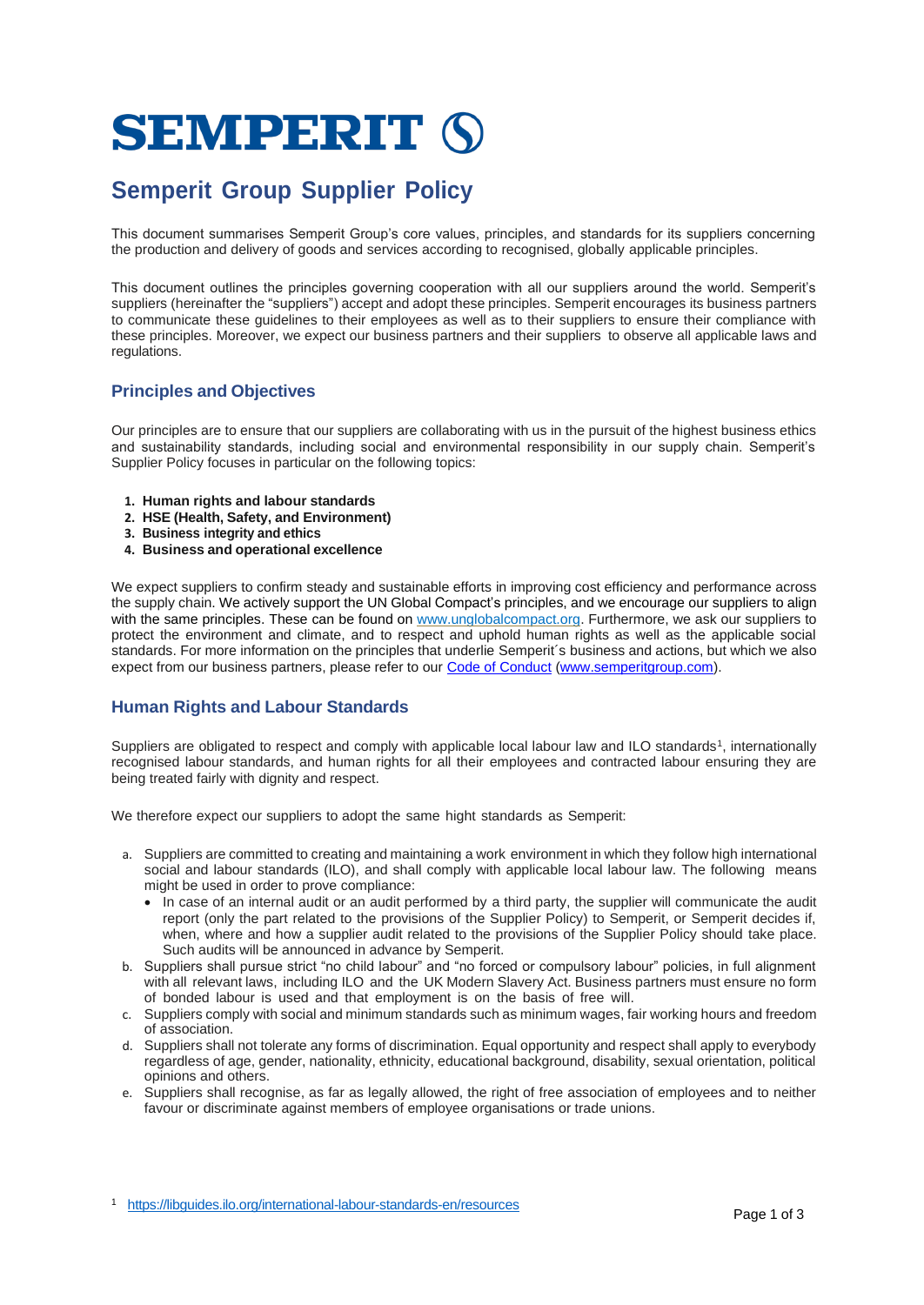## **Health, Safety, and Environment (HSE) Standards**

Semperit demands its suppliers to be proactive and responsible in safety, health, and environmental issues by complying with applicable laws relating to health, safety and environment and generally strive to pre-empt any negative health, safety, and environmental impact.

Suppliers shall always strive to minimise actually or potentially adverse effects on society, health, environment, and natural resources in its operations.

- a. Suppliers agree to identify, assess, and address HSE (Health, Safety and Environment) issues, risks, and impacts in their current and future operations.
- b. Suppliers shall incorporate all relevant state of the art HSE features in their product design, process development, projects, and services.
- c. Suppliers shall proactively review and appropriately address any HSE concerns.
- d. Suppliers agree to manage transport efficiently to reduce risk, cost, and environmental impact.
- e. Semperit encourages its suppliers to define ambitious health and safety goals or adopt standards emphasising that no task is important enough to put anyone's health and safety at risk.

#### **Business Ethics**

A sustainable and successful business relationship requires integrity and transparent business practice standards and compliance with all applicable law and regulations.

- a. Suppliers operate honestly and equitably throughout the supply chain, complying with local and applicable international laws, including but not limited to public and tax law, insider-trading, anti-corruption, anti-trust, antimoney-laundering, intellectual property protection, and data privacy at both corporate and personal levels.
- b. Suppliers are uncompromising in their integrity concerning all business activities. We expect from all our suppliers and their business partners a "zero tolerance" policy on bribery, fraud, and corruption as well as other illegal / frowned-upon practices. Suppliers shall comply with local and international anti-corruption and bribery laws and regulations.
- c. Suppliers commit to responsible sourcing by:
	- compliance with provisions defined in other sections of this document;
	- preference for certified suppliers and recycled products where practically possible and economically feasible;
	- no conscious or negligent use of conflict resources or illegally exploited resources;
	- observance of the Commission Recommendation (EU 2018/1149) for the identification of conflict- affected and high-risk areas and other supply chain risks and due diligence obligations under Regulation EU 2017/821 of the European Parliament and the Council, the OECD due diligence guidance for responsible supply chains of minerals from conflict-affected and high-risk areas and Section 1502 of the Dodd-Frank-Act on requiring responsible minerals sourcing.
- d. Suppliers shall comply with all applicable international trade laws and regulations, including import, export, regulations, applicable embargoes, sanctions, and anti-boycott laws.
- e. Suppliers commit to data protection and privacy and shall ensure proper technical and organisational measures to protect data and privacy.

#### **Business and Operational Excellence**

- a. Commercial and technical competitiveness: Suppliers agree to engage, cooperate, and collaborate with Semperit in pursuing continuous improvement of cost-efficiency and process performance.
- b. Quality: Suppliers agree to follow international quality management standards.
- c. Service: Suppliers agree to create a culture of service excellence. This includes meeting or exceeding customer expectations, anticipating needs, helping to ensure compliance with all applicable laws and regulations throughout our shared supply chain, as well as providing expertise as needed.
- d. Innovation: The capacity to innovate is an important, strategic sustainability feature in our supply chain as well as a major competitive advantage in our supplier partnerships. Correspondingly, our suppliers continuously rethink their business models, products, technologies, and processes in cooperation and joint development with Semperit.